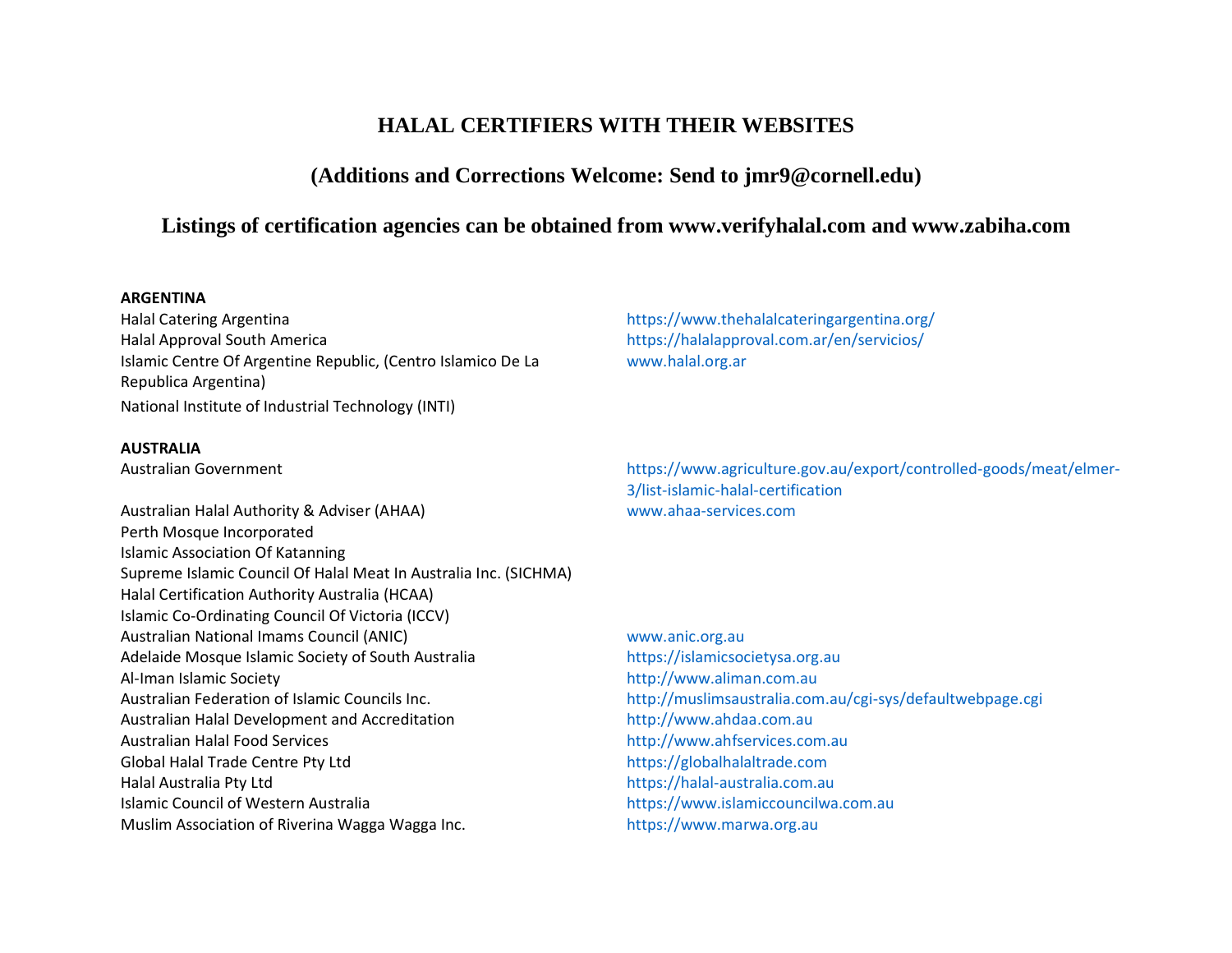Islamic Council of Queensland Inc. [https://icq.org.au](https://icq.org.au/). Halal certification - Australian Food and Grocery Council

#### **AUSTRIA**

Islamic Information And Documentation Center [www.iidc.at](http://www.iidc.at/) an[d www.iidc.eu](http://www.iidc.eu/)

**BAHRAIN**

#### **BANGLADESH**

Halal Bangladesh Services Ltd. [www.halalbangladesh.org](http://www.halalbangladesh.org/) Islamic Foundation Bangladesh (Baitul Moqarram National Mosque)

#### **BELGIUM**

Halal Food Council of Europe (HFCE)

#### **BOSNIA & HERZEGOVINA**

Agency for Halal Quality Certification and the control of the [www.halal.ba](http://www.halal.ba/) **Comment:** This organization has submitted a detailed questionnaire describing its standards which can be found by following this link: [GHI Halal](https://www.globalharmonization.net/sites/default/files/pdf/GHI_Halal-questionnaire-A3.pdf)  [questionnaire A3.pdf](https://www.globalharmonization.net/sites/default/files/pdf/GHI_Halal-questionnaire-A3.pdf)

#### **BRAZIL**

Fambras Halal Certificação Ltda [fambrashalal.com.br](http://fambrashalal.com.br/) Centro de Divulgaҫãodo Islam para América Latina (CDIAL) / Islam Dissemination Center for Latin America

#### **BRUNEI**

Western Australia Halal Authority [https://www.hugedomains.com/domain\\_profile.cfm?d=halalbooklet.com](https://www.hugedomains.com/domain_profile.cfm?d=halalbooklet.com)

Certivatic <https://certivatic.com/halal-certification-in-bahrain> Bahrain Livestock **[https://www.bahrainlivestock.com](https://www.bahrainlivestock.com/)** 

# [https://cdialhalal.com.br](https://cdialhalal.com.br/)

Brunei Halal Food [https://brunei-halal.com](https://brunei-halal.com/)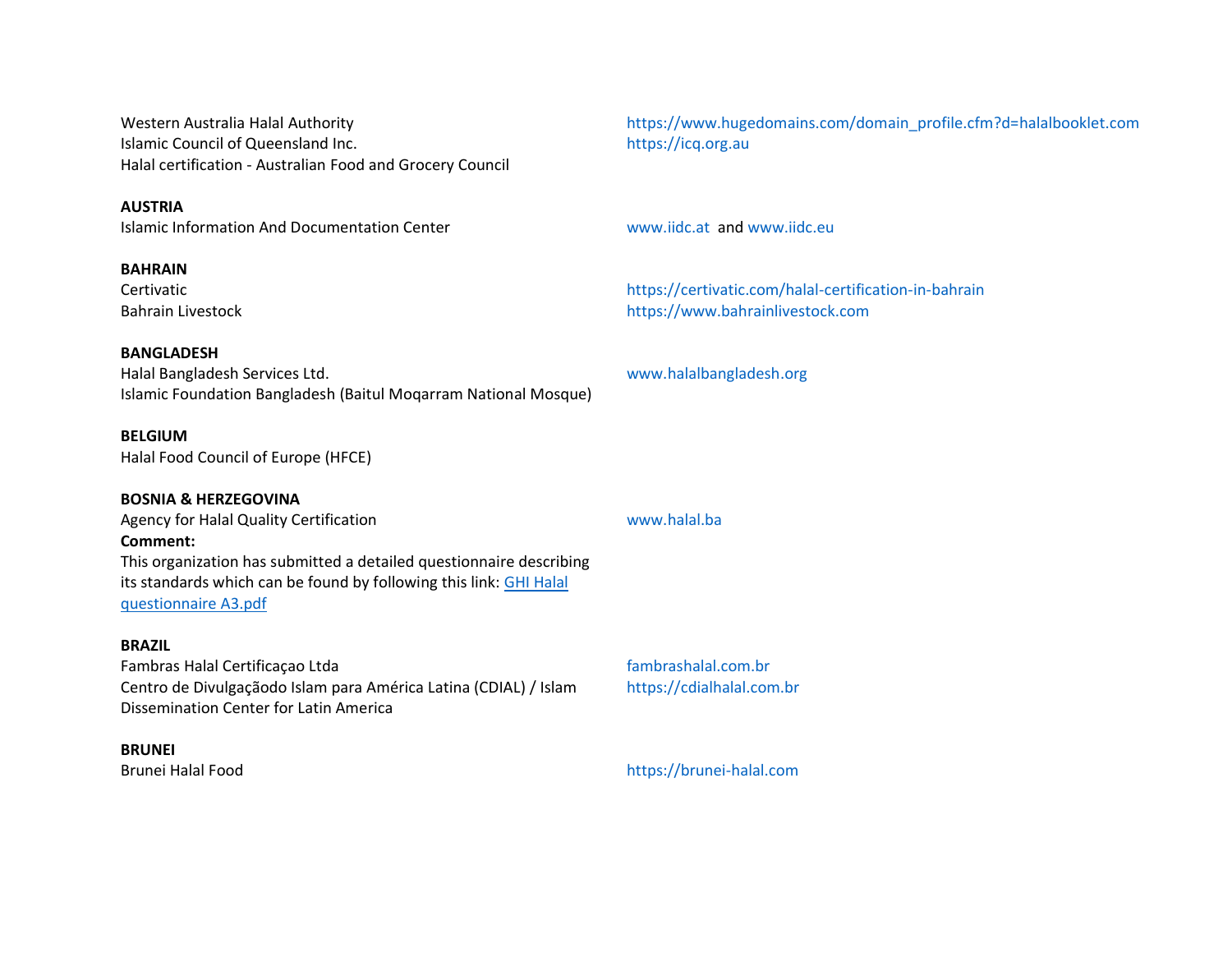Lembaga Mengeluarkan Permit Import Halal, Bahagian Kawalan Makanan Halal, Jabatan Hal Ehwal Syar'iah

#### **BULGARIA**

#### **CANADA**

Alberta Halal Monitoring Certification Council BC Muslim Association **by the community of the community of the community** of the [https://www.thebcma.com](https://www.thebcma.com/) Canada Halal Examination & Certification [canadahalalec.com](http://canadahalalec.com/) Halal Advisory Group [halaladvisory.com](http://halaladvisory.com/) Halal Inspection & Certification Canada [https://hiccanada.ca](https://hiccanada.ca/) Halal Montreal Certification Authority [www.halalmontreal.com](http://www.halalmontreal.com/) Halal Monitoring Authority (HMA) [www.hmacanada.org](http://www.hmacanada.org/) ISNA Halal Certification Agency

#### **CHILE**

#### **CHINA**

Shandong Halal Certification Service (SHC) [www.ehalal.cn](http://www.ehalal.cn/) China Islamic Association [www.chinaislam.net.cn](http://www.chinaislam.net.cn/) Ara Halal Certification Services Centre Inc. Linxia Halal Food Certification Centre (Gansu) [www.ixhalal.com](http://www.ixhalal.com/) Shaanxi Shang Pin Yuan, Halal Food & Restaurant, Management Limited Company Halal Certification Services Chongqing (HCS) [www.chnhalal.com](http://www.chnhalal.com/)

#### **COLUMBIA**

[https://www.oneagrix.com/halal-food-products/lembaga-mengeluarkan](https://www.oneagrix.com/halal-food-products/lembaga-mengeluarkan-permit-import-halal-bahagian-kawalan-makanan-halal-jabatan-hal-ehwal-syar-iah)[permit-import-halal-bahagian-kawalan-makanan-halal-jabatan-hal](https://www.oneagrix.com/halal-food-products/lembaga-mengeluarkan-permit-import-halal-bahagian-kawalan-makanan-halal-jabatan-hal-ehwal-syar-iah)[ehwal-syar-iah](https://www.oneagrix.com/halal-food-products/lembaga-mengeluarkan-permit-import-halal-bahagian-kawalan-makanan-halal-jabatan-hal-ehwal-syar-iah)

Grand Mufti's Office <https://www.grandmufti.bg/bg/home/2017-10-26-10-14-02.html>

Centro Islamico de Chile [www.halal.cl,](http://www.halal.cl/) [www.centroislamicodechile.cl](http://www.centroislamicodechile.cl/) an[d www.islamenchile.cl](http://www.islamenchile.cl/) Halal Certification Center of Chile <http://comitehalal.com/listing/chilehalal/>

Halal Columbia [www.halalcol.org](http://www.halalcol.org/) [www.twitter.com/halalcol](http://www.twitter.com/halalCol) [www.linkedin.com/company/halal-certification-services-colombia](http://www.twitter.com/halalCol)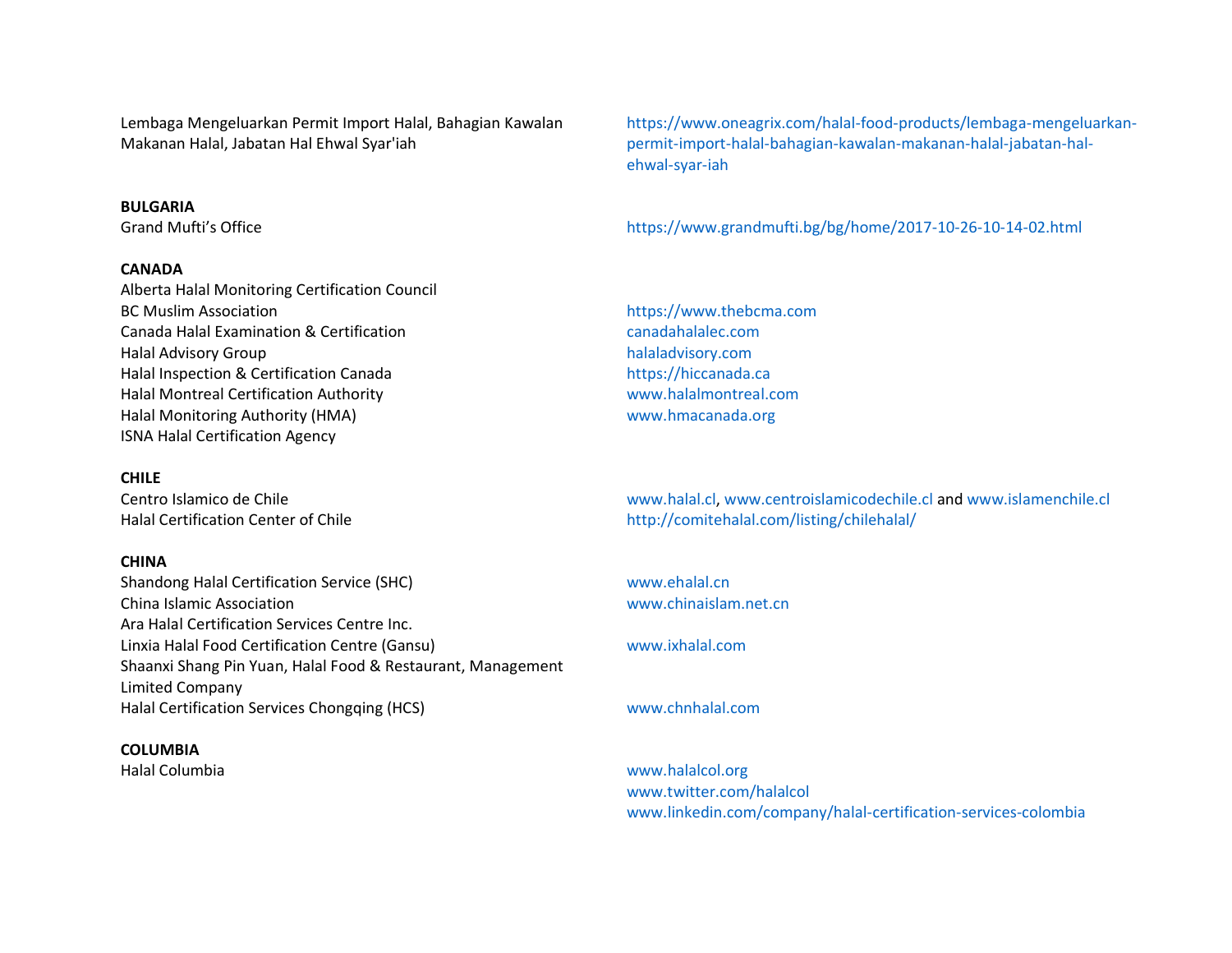**CROATIA** Centre for Halal Quality Certification (CHQC)

### **EGYPT**

Egyptian Organization for Standardization & Quality (EOS)

#### **EMIRATES**

| www.arygoldlab.com    |
|-----------------------|
|                       |
|                       |
| http://www.gac.org.sa |
| https://esma.gov.ae   |
|                       |
|                       |

#### **FRANCE**

| AVS.                                                                  | www.halal-avs.com          |
|-----------------------------------------------------------------------|----------------------------|
| Comm de Surveillance du Halal de la Reunion                           |                            |
| <b>HIFMI Institut</b>                                                 | https://hifmi-institute.fr |
| L'Assoc de Defense du Consommateur Musulman                           | www.arrissala.org          |
| Association Rituelle de la Grande Mosquée de Lyon (Ritual Association |                            |
| of Lyon's Great Mosque)                                               |                            |
| Societe Francaise de Controle des Viandes Halal                       |                            |

#### **GERMANY**

European Institute of Halal Certification [https://eurohalal.eu](https://eurohalal.eu/) Halal Certification Services (EU) GmbH [www.halalcs.eu](http://www.halalcs.eu/) Halal Control GmbH Inspection and Certification Body [www.halalcontrol.de](http://www.halalcontrol.de/) Halal Quality Control GmbH **[halalquality.de/en](/Users/Huub/Documents/GHI/05%20Working%20Groups/WG%20Food%20safety%20regulations%20in%20relation%20to%20religious%20dietary%20laws/Halal%20certifiers%20webpage/Halalquality.de/en)** Islamic Centre Hamburg **izhamburg** [izhamburg.com](http://izhamburg.com/)

#### **GHANA**

Certvalue <https://www.certvalue.com/halal-certification-in-ghana/>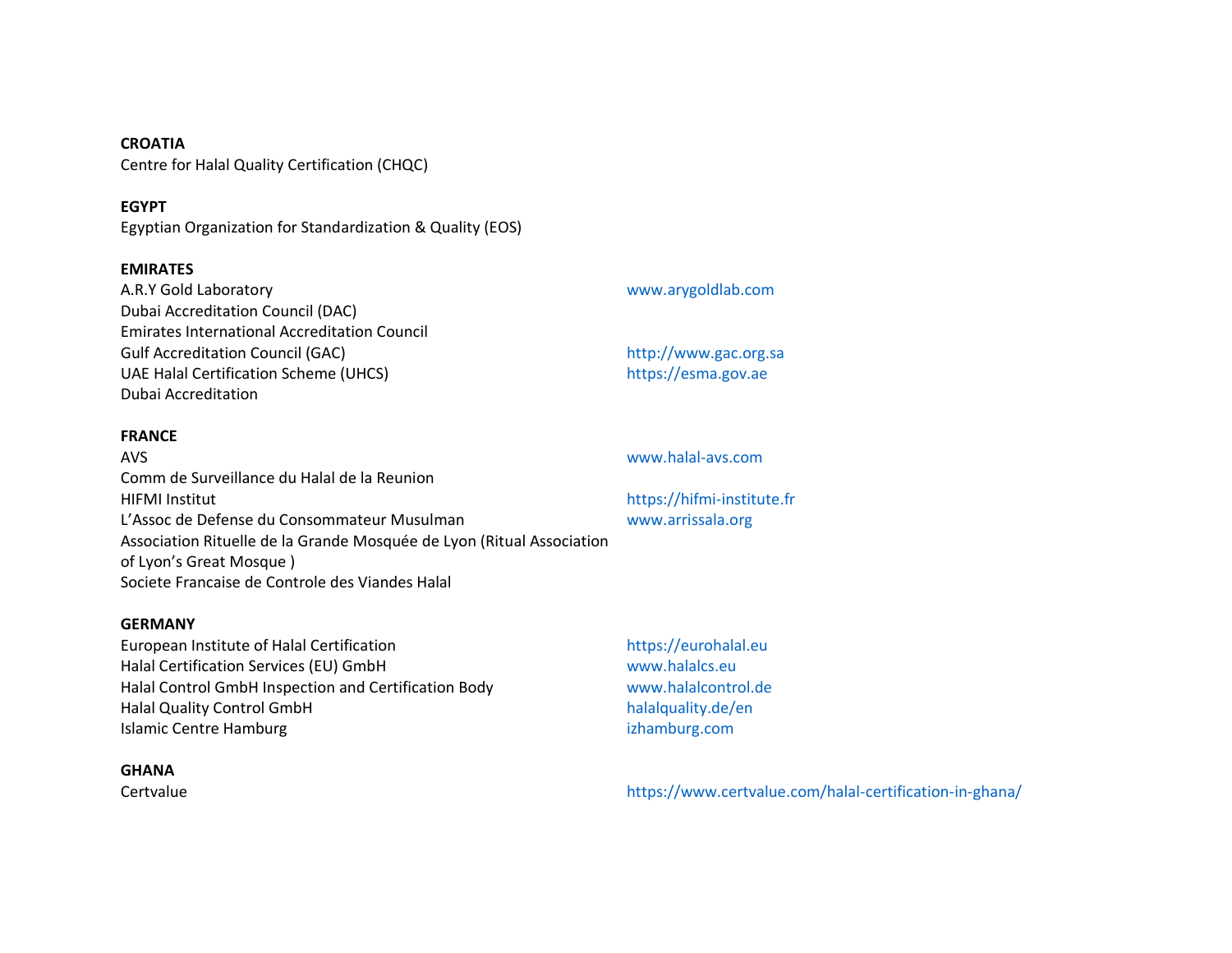#### **GREECE**

#### **HONG KONG**

Islamic Community Fund of Hong Kong [https://www.iuhk.org](https://www.iuhk.org/) Asian Pacific Halal Council Co. Ltd. (APHC)

## **INDIA**

Halal Council of India [https://halalcouncilofindia.com](https://halalcouncilofindia.com/) Halal India Pvt Ltd [www.halalindia.co.in](http://www.halalindia.co.in/) Jamiat Ulama Halal Foundation [www.halalcommittee-jum.org](http://www.halalcommittee-jum.org/) Jamiat Ulama-I-Hind Halal Trust [www.jamiathalaltrust.org](http://www.jamiathalaltrust.org/)

#### **INDONESIA**

National Body of Halal Assurance (BPJPH) <http://halal.go.id/> The Indonesian Council of Ulama (MUI) [www.halalmui.org](http://www.halalmui.org/) Lppom mui [https://e-lppommui.org](https://e-lppommui.org/)

#### **IRAN**

Islamic Chamber, Research & Information Center, (ICRIC). [www.halalworld.org](http://www.halalworld.org/)

**IRELAND** Islamic Foundation of Ireland [https://islamicfoundation.ie](https://islamicfoundation.ie/)

#### **ITALY**

Co.Re.Is - Halal Italia Halal Italy [http://www.halalitaly.com](http://www.halalitaly.com/) WHAD (Halal Roma) World Halal Authority (WHA) [www.wha-halal.org](http://www.wha-halal.org/) Halal Italy Authority

**JAPAN** <http://www.islam.or.jp/> Halal Japan Corporation (HUC): Government [https://www.jp-halal.com/english-top](file://///users/Huub/Documents/GHI/05%20Working%20Groups/WG%20Food%20safety%20regulations%20in%20relation%20to%20religious%20dietary%20laws/Halal%20certifiers%20webpage/Halal%20Japan%20Corporation%20(HUC):%20Government%20%20https:/www.jp-halal.com/english-top%20%20%20%20Islamic%20Center%20of%20Japan%20%20http:/islamcenter.or.jp/en%20%20%20%20Japan%20Muslim%20Access%20%20https:/jmahalal.com%20%20%20%20JAPAN%20MUSLIM%20ASSOCIATION%20%20%20%20JAPAN%20HALAL%20ASSOCIATION%20(JHA)%20%20http:/www.jhalal.com%20%20This%20organization%20has%20submitted%20a%20detailed%20questionnaire%20describing%20its%20standards%20which%20can%20be%20found%20by%20following%20this%20link:%20%5bHalalA5word%5d%20%20%20%20%20%20JAPAN%20HALAL%20UNIT%20ASSOCIATION%20(JHUA)%20%20www.japanhalalunitassociation.com%20%20%20%20JAPAN%20ISLAMIC%20TRUST%20(JIT)%20%20http:/www.islam.or.jp/%20%20%20%20MUSLIM%20PROFESSIONAL%20JAPAN%20ASSOCIATION%20(MPJA)%20%20https:/mpja.jp/en/%20%20%20%20NIPPON%20ASIA%20HALAL%20ASSOCIATION%20(NAHA)%20%20http:/web.nipponasia-halal.org%20%20%20%20%20%20JAPAN%20HALAL%20FOUNDATION%20(JHF)%20%20www.japanhalal.or.jp)

## Thermi [www.greekexports.org](http://www.greekexports.org/)

Global Islamic Shariah Services [https://www.halalcertificationindia.com](https://www.halalcertificationindia.com/)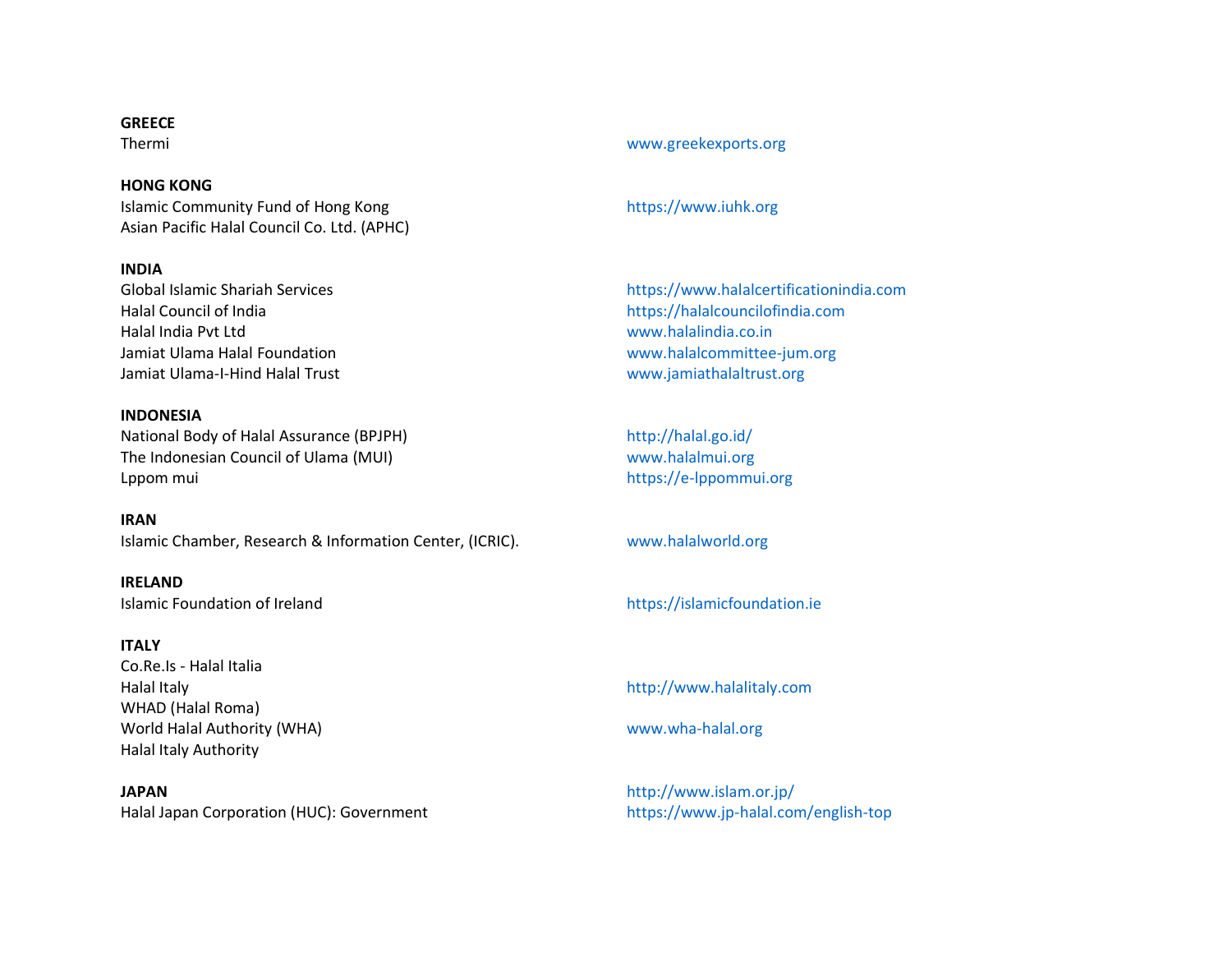Islamic Center of Japan <http://islamcenter.or.jp/en> Japan Muslim Access [https://jmahalal.com](https://jmahalal.com/) Japan Muslim Association Japan Halal Association (JHA) **Comment:** This organization has submitted a detailed questionnaire describing its standards, which can be found by following this link[: GHI Halal](https://www.globalharmonization.net/sites/default/files/pdf/GHI_Halal-questionnaire-A5.pdf)  [questionnaire A5.pdf](https://www.globalharmonization.net/sites/default/files/pdf/GHI_Halal-questionnaire-A5.pdf) Japan Halal Unit Association (JHUA) [www.japanhalalunitassociation.com](http://www.japanhalalunitassociation.com/) Japan Islamic Trust (JIT) **<http://www.islam.or.jp/>** Muslim Professional Japan Association (MPJA) <https://mpja.jp/en/> Nippon Asia Halal Association (NAHA) [http://web.nipponasia-halal.org](http://web.nipponasia-halal.org/) Japan Halal Foundation (JHF) [www.japanhalal.or.jp](http://www.japanhalal.or.jp/)

#### **JORDAN**

The Jordan Standards and Metrology Organization (JSMO)

#### **KAZAKHSTAN**

Association Halal Industry of Kazakhstan (AHIK) Halal Damu (Halal Development) LLP [www.halaldamu.kz](http://www.halaldamu.kz/) Halal Quality Center [www.hqc.kz](http://www.hqc.kz/)

**KENYA** Kenya Bureau Of Halal Certification (KBHC) <https://www.kbhc.info/>

**KOREA** Korean Muslim Federation (KMF) <http://koreahalal.org/>

Korea Halal Authority Corporation (KHA) [www.koreahalal.kr](http://www.koreahalal.kr/)

#### **LITHUANIA**

UAB Halal Control Lithuania [www.halalcontrol.lt](http://www.halalcontrol.lt/)

[http://www.jhalal.com](http://www.jhalal.com/)

Halal Control Lituania <https://worldhalaltrust.group/lt/> Zam Zam Lithuania [www.facebook.com/pages/zam-zam-lithuania/1466122580345473](http://www.facebook.com/pages/Zam-Zam-Lithuania/1466122580345473)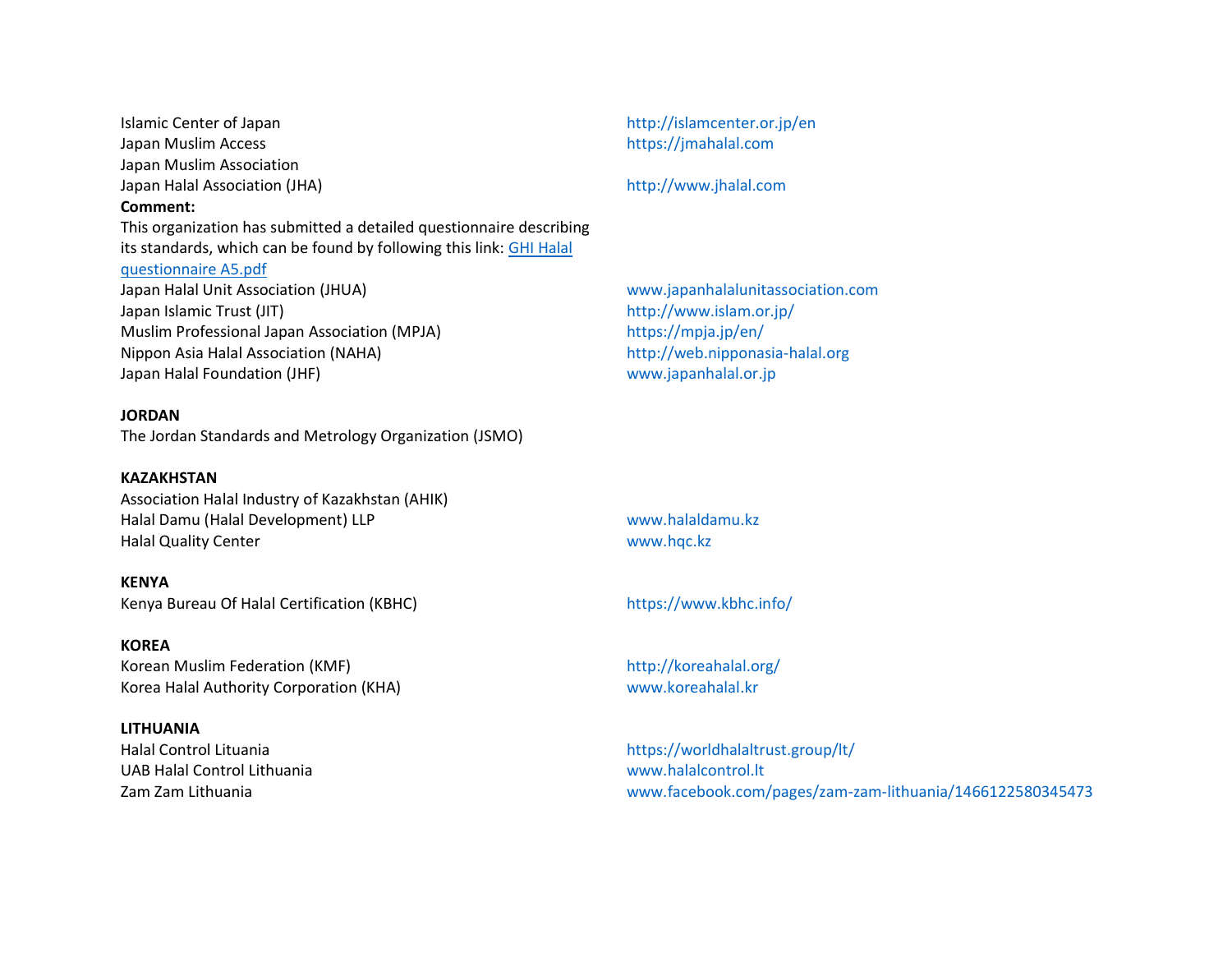**MALAYSIA**

**MALDIVES** Ministry of Islamic Affairs

**MEXICO**

**MOROCCO** Institut Marocain de Normalisation (Imanor) [www.imanor.ma](http://www.imanor.ma/)

**NAMIBIA**

**THE NETHERLANDS/HOLLAND:**

Control Office of Halal Slaughtering B.V & Halal Quality Control **[Comment:](https://www.globalharmonization.net/sites/default/files/pdf/GHI_Halal-questionnaire-A1.pdf)** This organization has submitted a detailed questionnaire describing

its standards which can be found by following this link: [GHI Halal](https://www.globalharmonization.net/sites/default/files/pdf/GHI_Halal-questionnaire-A1.pdf)  [questionnaire A1.pdf](https://www.globalharmonization.net/sites/default/files/pdf/GHI_Halal-questionnaire-A1.pdf) European Certification Centre for Halal [https://halal.nl](https://halal.nl/) Foundation Halal Correct Certification (TQHCC-Total Quality Halal Correct)

Halal Correct Halal Feed And Food Inspection Authority (HFFIA) [www.halal.nl](http://www.halal.nl/)

### **NEW ZEALAND**

Federation of Islamic Associations of New Zealand (FIANZ) [www.fianz.com](http://www.fianz.com/)

New Zealand Islamic Development Trust (NZIDT) [https://www.nzidt.co.nz](https://www.nzidt.co.nz/)

#### **PAKISTAN**

Jamea Markaz Uloom Islamia Mansoora (JMUIM)

Jabatan Kemajuan Islam Malaysia (JAKIM) [www.islam.gov.my](http://www.islam.gov.my/) and [www.halal.gov.my/v4/](http://www.halal.gov.my/v4/)

## Halal Mexico [https://mexicohalal.org](https://mexicohalal.org/)

Namibia Islamic Halaal Association [https://www.niha.org.na/services.php](namibia:%20%20%20%20Namibia%20Islamic%20Halaal%20Association%20%20https://www.niha.org.na/services.php)

<http://www.halaloffice.com/>

[www.halalcorrect.com](http://www.halalcorrect.com/)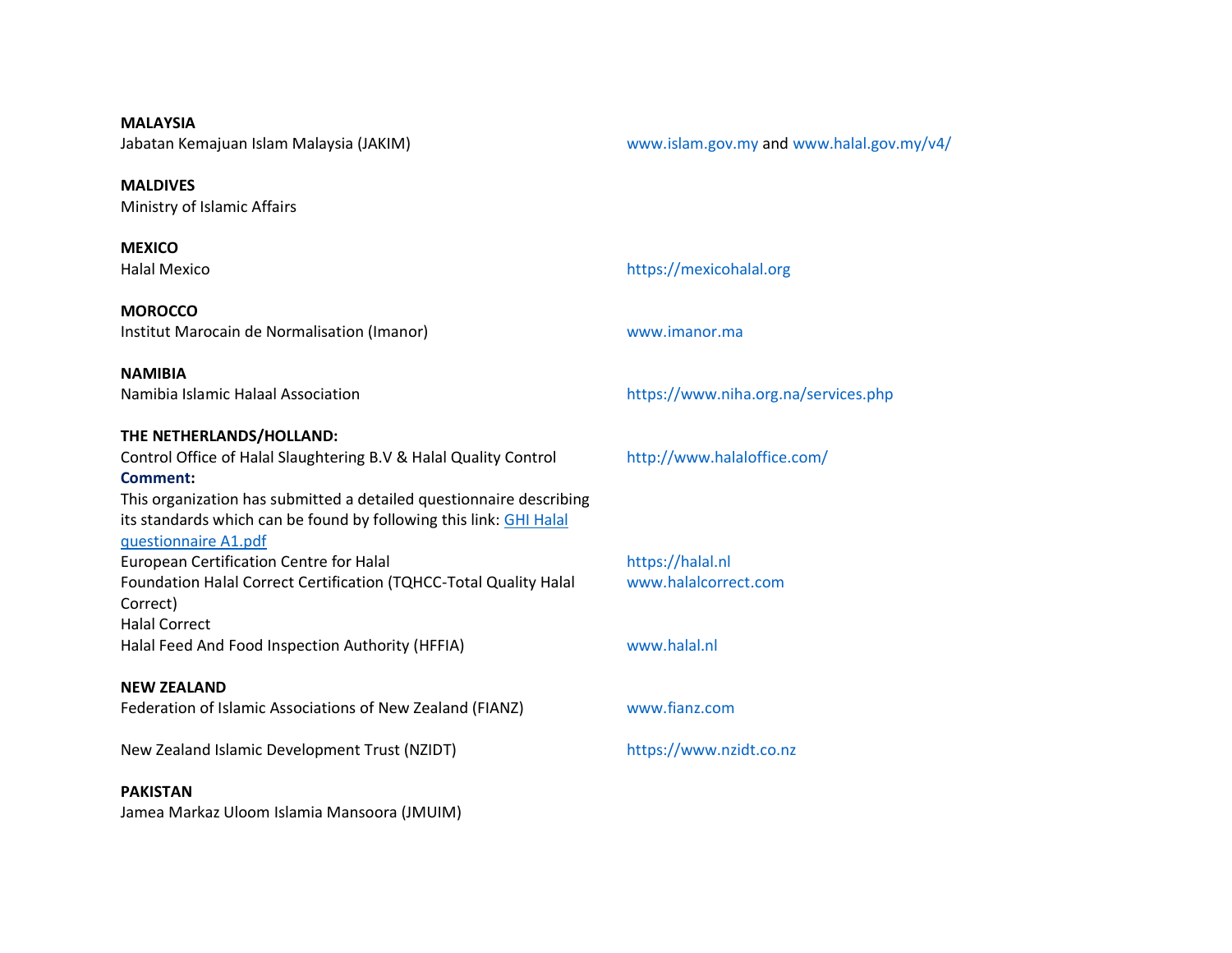Punjab Halal Development Agency (PHDA)

#### **PHILIPPINES**

Islamic Da'wah Council of the Philippines (IDCP) [www.idcphalal.com a](http://www.idcphalal.com/)nd [www.halalislamicdawah-ph.com](http://www.halalislamicdawah-ph.com/) National Commission On Muslim Filipinos (NCMF) [www.hdiphilippineshalal.com](http://www.hdiphilippineshalal.com/) Halal Development Institute of the Philippines [http://www.hdiphilippineshalal.com](http://www.hdiphilippineshalal.com/) Halal International Chamber Of Commerce and Industries of the Philippines, Inc. (HICCIP) Mindanao Halal Authority [www.facebook.com/minhainc/](http://www.facebook.com/minhainc/) Muslim Mindanao Halal Certification Board [http://www.mmhcbi.com](http://www.mmhcbi.com/)

Prime Asia Pacific

#### **POLAND**

Muslim Religious Union in Poland (MRU) [www.halalpoland.pl/en\\_gb/](http://www.halalpoland.pl/en_GB/) Polski Instytut Halal (Polish Institut of Halal) [www.institutehalal.com](http://www.institutehalal.com/)

#### **PORTUGAL**

Comite Halal de Portugal Instituto Halal de Portugal (IHP) [www.halal.pt/en](http://www.halal.pt/en) EU Halal [www.euhalal.com](http://www.euhalal.com/)

#### **ROMANIA**

Muftiatul Cultului Musulman din Romania (The Mufti of the Muslim Cult in Romania) Fundatia Centrul Cultural Islamic "Islamul Azi" Bucuresti (Islamic Cultural Center Foundation "Islam Today" Bucharest) Comunitatea Musulmană din București (Muslim Community of Bucharest)

#### **RUSSIA**

International Halal Certification Centre [https://en.halal-certification.ru](https://en.halal-certification.ru/)

#### **SINGAPORE**

<http://www.halalchamber.com.ph/> and [https://www.facebook.com/halalchamberphilippines/](https://www.facebook.com/HalalChamberPhilippines/) <https://www.facebook.com/mmhcbi/>

[http://www.muftiyat.ro](http://www.muftiyat.ro/)

[www.musulman.ro](http://www.musulman.ro/) and [www.islam.ro](http://www.islam.ro/)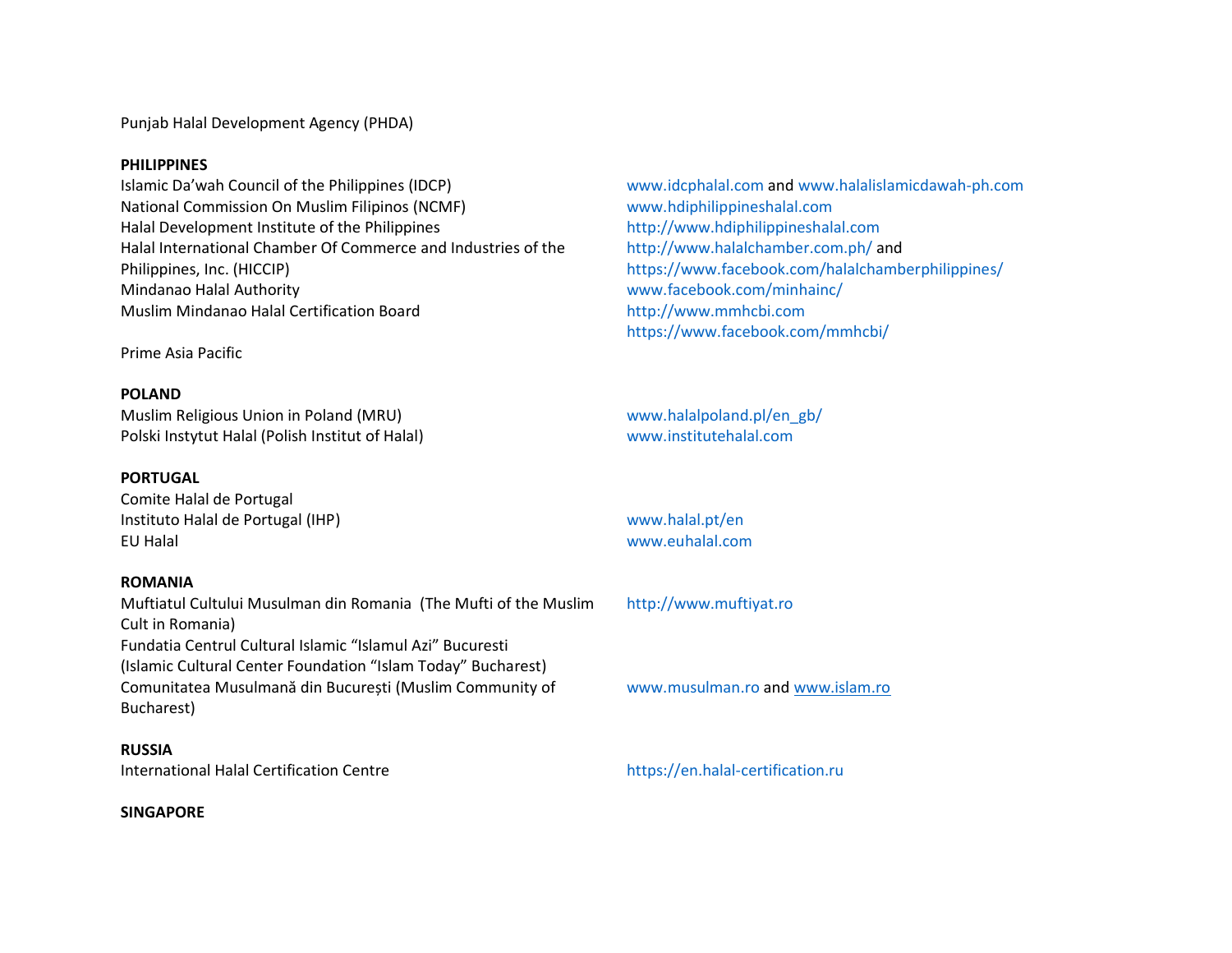Islamic Religious Council of Singapore (MUIS) [www.muis.gov.sg](http://www.muis.gov.sg/) and [www.halal.sg](http://www.halal.sg/)

#### **SOUTH AFRICA**

Islamic Council of South Africa [islamiccouncilsa.co.za](/Users/Huub/Documents/GHI/05%20Working%20Groups/WG%20Food%20safety%20regulations%20in%20relation%20to%20religious%20dietary%20laws/Halal%20certifiers%20webpage/Islamiccouncilsa.co.za) Muslim Judicial Council Halaal Trust (MJCHT) <http://www.mjchalaaltrust.co.za/> National Independent Halaal Trust [www.halaal.org.za](http://www.halaal.org.za/) South African National Halal Authority (SANHA) [https://www.sanha.co.za](https://www.sanha.co.za/)

#### **SPAIN**

Junta Islámica (The Halal Institute of Spain) **Comment:** This organization has submitted a detailed questionnaire describing its standards which can be found by following this link: [GHI Halal](https://www.globalharmonization.net/sites/default/files/pdf/GHI_Halal-questionnaire-A2.pdf)  [questionnaire A2.pdf](https://www.globalharmonization.net/sites/default/files/pdf/GHI_Halal-questionnaire-A2.pdf) Halal Food And Quality (HFQ) [www.halalfoodquality.com](http://www.halalfoodquality.com/) Shaikh Ali Achcar

#### **SRI LANKA**

All Ceylon Jamiyyathul Ulama [www.acju.lk](http://www.acju.lk/) Halal Accreditation Council (Guarantee) Limited www.hac.lk

# **SWITZERLAND**

Halal Certification Services [www.halalcs.org](http://www.halalcs.org/)

#### **TAIWAN**

Taiwan Halal Integrity Development Association (THIDA)

#### **THAILAND**

The Central Islamic Committee of Thailand (CICOT) The Halal Standard Institute of Thailand [www.halal.or.th](http://www.halal.or.th/)

#### **TRINIDAD**

#### [www.institutohalal.com](http://www.institutohalal.com/)

Darul Uloom Trinidad & Tobago <https://darululoomtt.net/halaal/>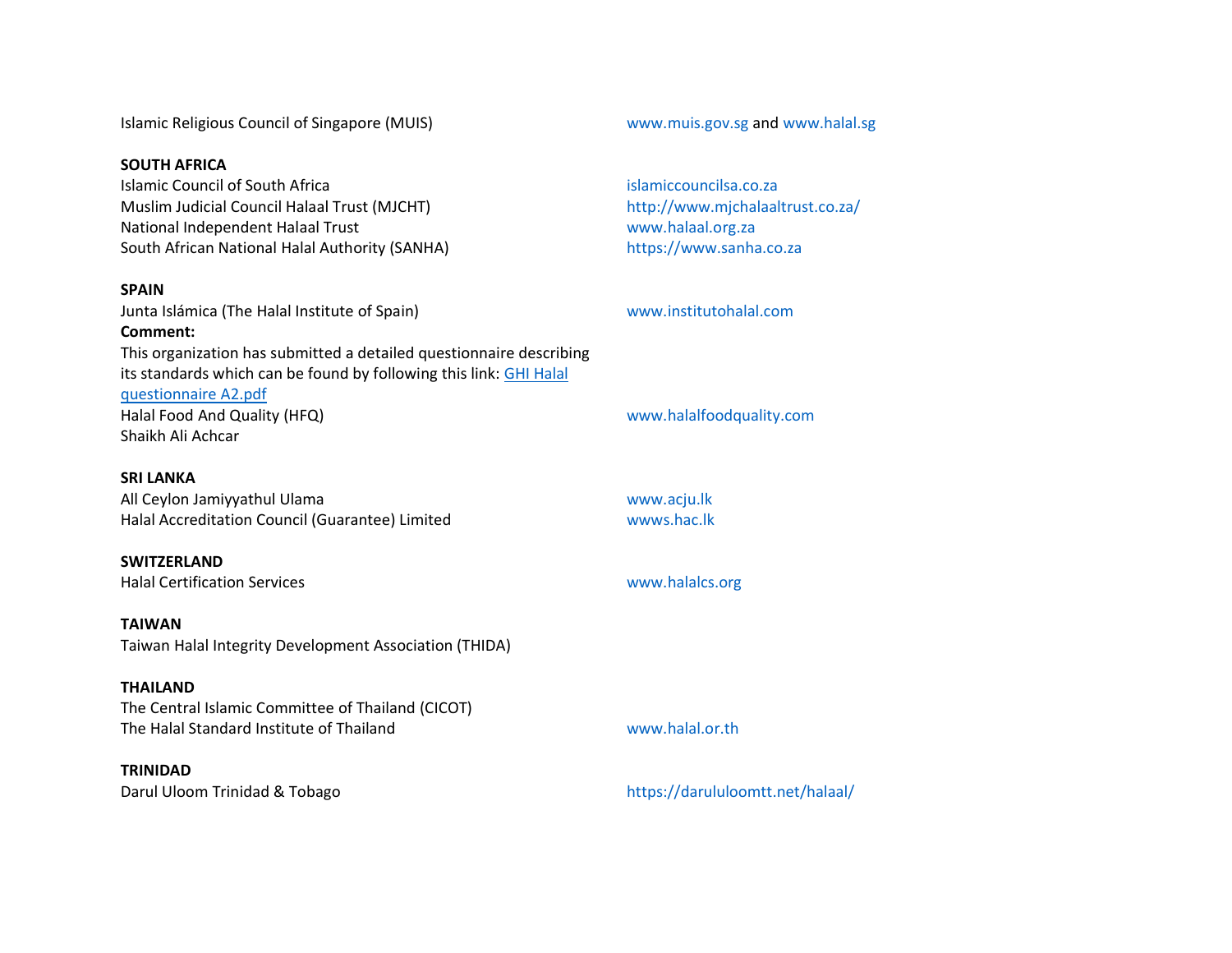#### **TUNISIA**

Institut National De La Normalisation Et De La Propriete Industrielle (INNORPI)

#### **TURKEY**

Kas Uluslararasi Sertifikasyon, Göz. Tek. Kont. Hizm. Ltd. Sti., (Kascert International) **Comment:** This organization has submitted a detailed questionnaire describing its standards which can be found by following this link: [GHI Halal](https://www.globalharmonization.net/sites/default/files/pdf/GHI_Halal-questionnaire-A6.pdf)  [questionnaire A6.pdf](https://www.globalharmonization.net/sites/default/files/pdf/GHI_Halal-questionnaire-A6.pdf) [http://kascert.com](http://kascert.com/) Association For The Inspection And Certification Of Food And Supplies (GIMDES) <http://www.gimdes.org/> Turk Standartlari Enstitusu Helal Akreditasyon Kurumu Dunya Helal Birligi Hedem Adl Helalder Nissert Uluslararasi Szutest Taksim Danismanlik Asan Danismanlik World Halal Union **Comment:** [www.worldhalalunion.org](http://www.worldhalalunion.org/)

This organization has submitted a detailed questionnaire describing its standards which can be found by following this link: GHI Halal [questionnaire A4.pdf](https://www.globalharmonization.net/sites/default/files/pdf/GHI_Halal-questionnaire-A4.pdf)

#### **UKRAINE**

Llc Certification Center "Halal"

#### **UNITED ARAB EMIRATES**

Emirates Authority For Standardization & Metrology (ESMA) [www.esma.gov.ae](http://www.esma.gov.ae/)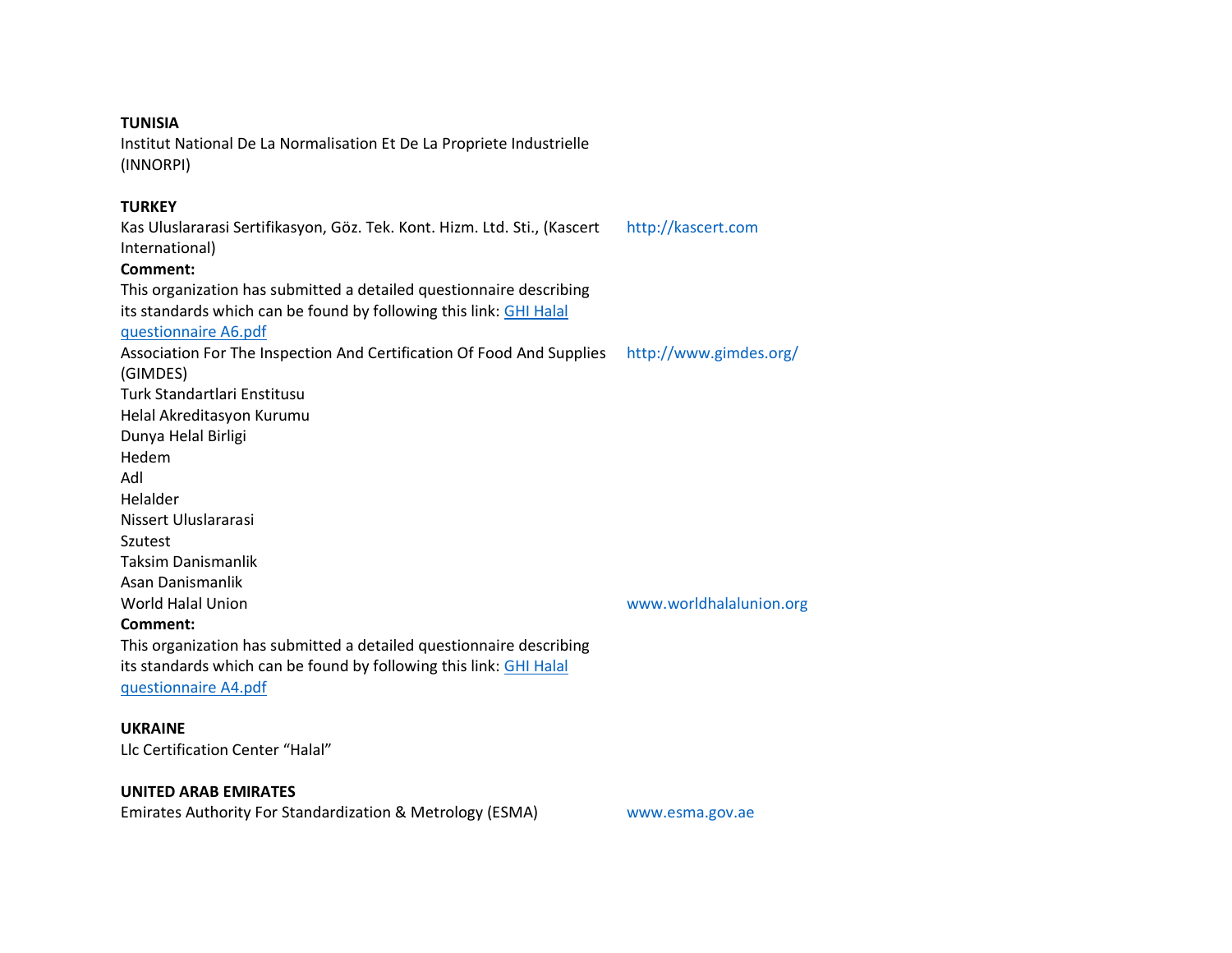#### **UNITED KINGDOM**

Council for Mosques Halal Certification Europe (HCE) The Muslim Food Board (UK) <http://www.halalce.com/> Halal Food Authority [halalfoodauthority.net](http://halalfoodauthority.net/) Halal Monitoring Committee Institute of Islamic Jurisprudence Muslim Food Board [www.tmfb.net](http://www.tmfb.net/) UK Halal Corporation

#### **UNITED STATES**

American Halal Foundation (AHF) Halal Food Council USA American Halal Institute [americanhalalinstitute.com](http://americanhalalinstitute.com/) American Zabiha Authority Authentic Halal Services [authentichalalservices.com](http://authentichalalservices.com/) Green Valley Halal Green Valley Halal [greenvalleyhalal.com](http://greenvalleyhalal.com/) Halal Board of San Diego HalalCo [https://www.halalco.us](https://www.halalco.us/) Halal Food Standards Alliance of America [https://hfsaa.org](https://hfsaa.org/) Halal Food Trust of San Joaquin Valley Halal Monitoring Services [https://hmsusa.org](https://hmsusa.org/) Halal N Pure Certification Agency [halalnpure.com](http://halalnpure.com/) IDCP Halal US Halal Transactions of Omaha [halaltransactions.org](http://halaltransactions.org/) Halal Watch World [https://www.halalwatchworld.org](https://www.halalwatchworld.org/) Islamic Food and Nutrition Council of America (IFANCA) [www.ifanca.com](http://www.ifanca.com/) Islamic Services of America (ISA) [https://www.isahalal.com](https://www.isahalal.com/) Islamic Society of the Washington Area [iswamd.org](http://iswamd.org/) is wanted a structure of the Washington Area ISWA Halal Certification **[https://www.ushalalcertification.com](https://www.ushalalcertification.com/)** Muslim American Food Council Rahmat-e-Alam Foundation and the control of the control of the control of the control of the control of the control of the control of the control of the control of the control of the control of the control of the control o Zabiha Halal Slaughter Association of Louisiana

[halalfoundation.org](http://halalfoundation.org/)